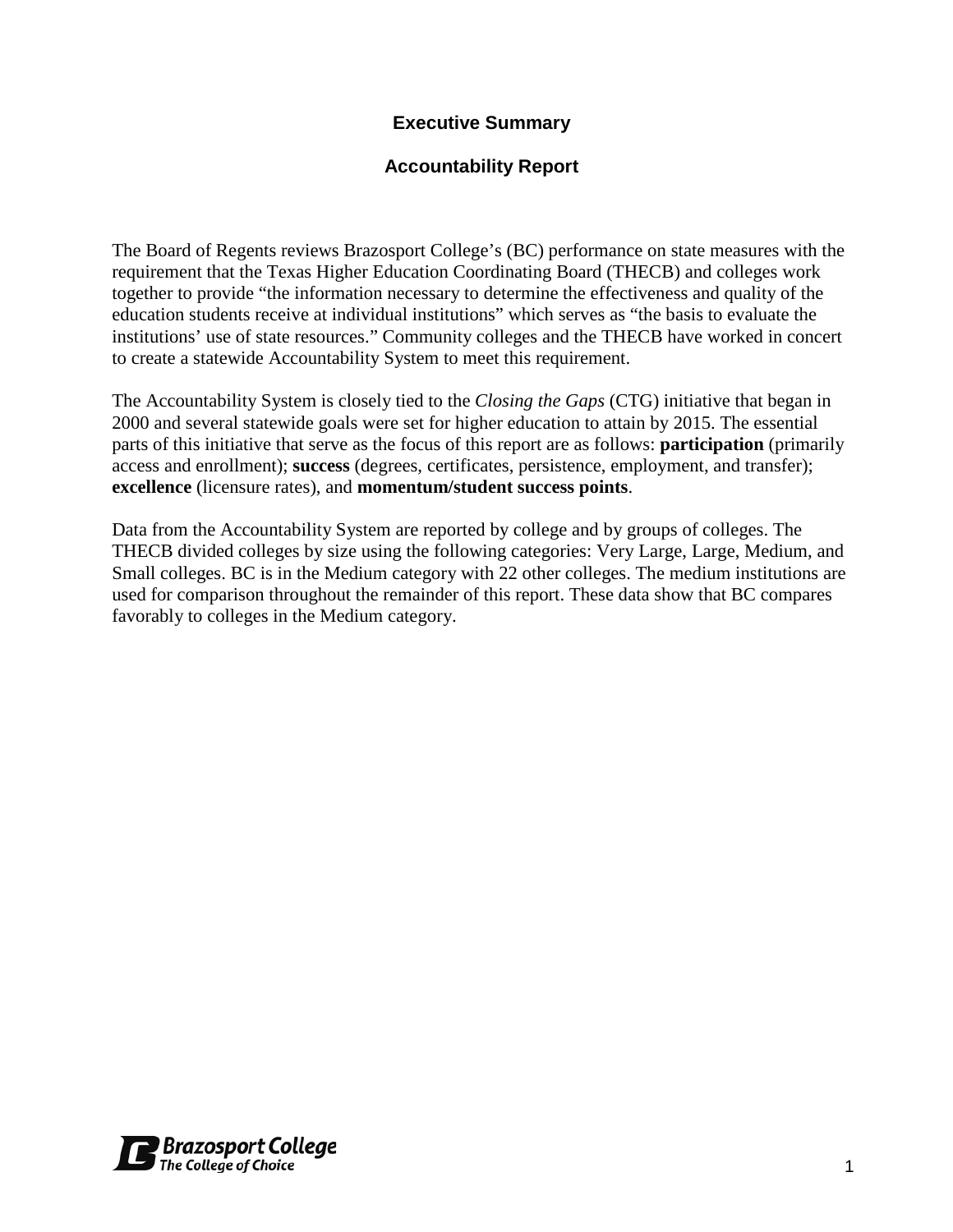# **PARTICIPATION**

## **I. Fall Enrollments by Ethnicity**

The THECB began reporting enrollment data using the new Federal race and ethnicity standards with fall 2010 enrollment data. Students are permitted to self-identify their ethnicity and race, which also permits them to select more than one race and/or ethnic category. This change is designed to more accurately reflect student's racial and ethnic background by not limiting responses to only one racial or ethnic category. Students now select from seven categories: American Indian or Alaska Native, Asian, African American, Hispanic, Native Hawaiian or Other Pacific Islander, White, and Two or More Races. Many students elect not to report their ethnicity. This is reflected in the "other" category responses.



Table 1 indicates fall enrollments by ethnicity and total enrollment for the past four fall semesters  $(2012 – 2015)$ . Overall, BC total fall 2015 enrollment was up  $(+2.2%)$  compared to the previous fall semester. To place this in context, however, the most recent average fall enrollment change across all Medium Texas community colleges for which we have data, fall 2014, was -2.3%\*.

\*Note: The THECB Accountability Report fall 2014 indicates enrollment decreased an average of -2.3% across all Medium Texas community colleges

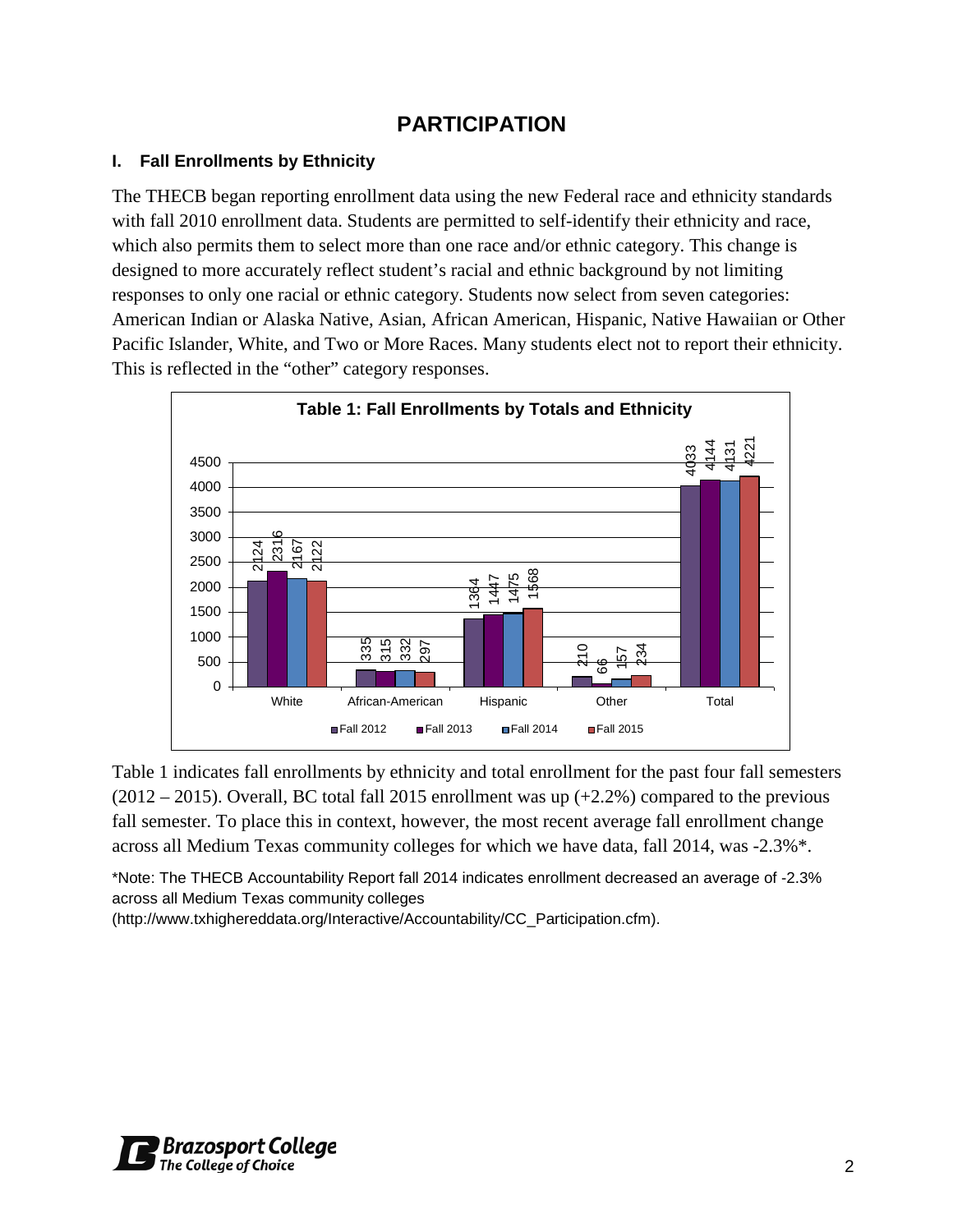

BC's fall 2015 credit enrollment is currently at approximately 95.6% of the CTG target. The enrollment for the Hispanic category has exceeded the fall target. African-American and White groups are currently short of their respective targets. There have been marketing initiatives (mailings, website development, peer recruitment, etc.) established toward the improvement of community awareness of the opportunities available at BC which are expected to help with closing these gaps.

| <b>Table 3: Service Area</b><br><b>Representation (%)</b> |        |        |        |        |
|-----------------------------------------------------------|--------|--------|--------|--------|
| <b>Ethnicity</b>                                          | FY2011 | FY2012 | FY2013 | FY2014 |
| White                                                     | $-0.9$ | 2.8    | 2.4    | 3.0    |
| African-American                                          | $-1.4$ | $-4.2$ | $-4.3$ | $-4.0$ |
| Hispanic                                                  | $-5.1$ | 4.0    | 4.2    | 4.6    |
| Other                                                     | 7.4    | $-2.6$ | $-2.2$ | $-3.7$ |
| Gender                                                    |        |        |        |        |
| Male                                                      | $-6.3$ | $-1.8$ | $-0.7$ | 1.9    |
| Female                                                    | 6.3    | 1.8    | 0.7    | $-1.9$ |

# **II. Enrollment and Service Area Representation**

Table 3 indicates the gap between the ethnic/gender percentages enrolled at BC and the ethnic/gender percentages in the service area population. As stated in the above section, marketing initiatives have been employed toward achieving community awareness of opportunities at BC. It is expected these initiatives will help enrollment and service area representation.

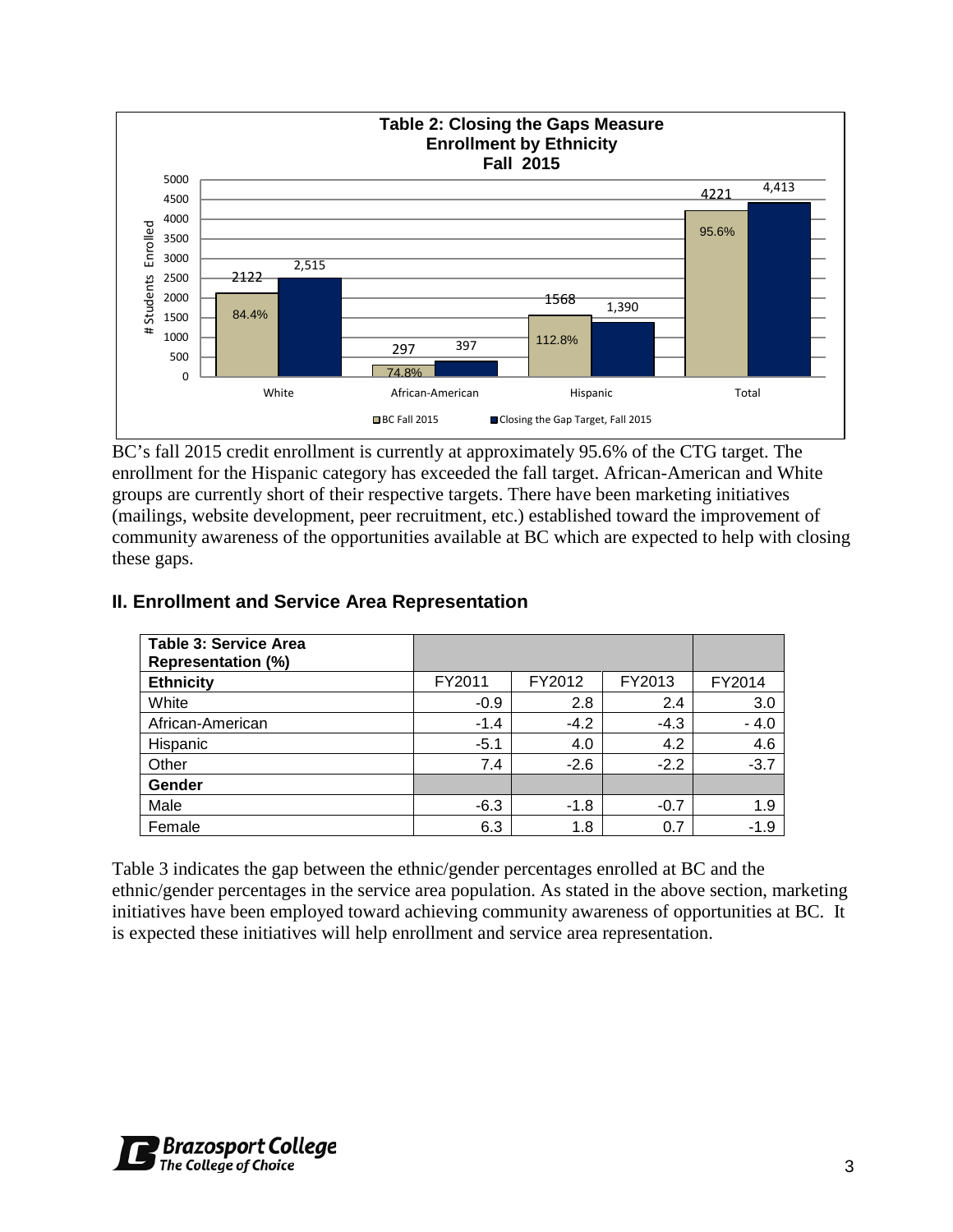# **III. Semester Credit Hours/Contact Hours**

| <b>Table 4: Semester</b><br><b>Credit Hours</b> | FY2010    | FY2013    | FY2014  | %Change<br>FY2010 to<br>FY2014 | %Change<br>FY2013 to<br>FY2014 |
|-------------------------------------------------|-----------|-----------|---------|--------------------------------|--------------------------------|
| Academic                                        | 58,836    | 56,212    | 54,592  | $-7.2\%$                       | $-2.9%$                        |
| Technical                                       | 17,943    | 21,122    | 22,586  | 25.9%                          | 6.9%                           |
| <b>Contact Hours</b>                            |           |           |         |                                |                                |
| Academic                                        | 1,085,616 | 1,014,848 | 983,904 | $-9.4%$                        | $-3.0\%$                       |
| Technical                                       | 492,256   | 592,464   | 617,104 | 25.4%                          | 4.2%                           |
| <b>Community Education</b>                      | 60,304    | 40,366    | 31,279  | $-48.1%$                       | $-22.5%$                       |

Credit and contact hours for technical programs have increased over the past five years. There is a decrease, however, in academic semester credit hours and contact hours as well as for Community Education.

## **IV. Full-Time/Part-Time Student Enrollment by Totals and Ethnicity**



Note: Data in this graph include only credential-seeking students.

A student is considered full-time if he or she is enrolled in 12 or more semester credit hours and part-time if enrolled in fewer than 12 semester credit hours. Since fall 2011, the percentage of parttime students at BC has steadily increased. In the fall 2014 semester, BC part-time, credentialseeking student enrollment rose to a high of 79%. BC continues to have a higher percentage of parttime students than many colleges of its size. In fact, when comparing BC to other Medium colleges, the percentage of part-time students at other Medium colleges was lower (66.3% Medium colleges *vs*. 79.0% BC).

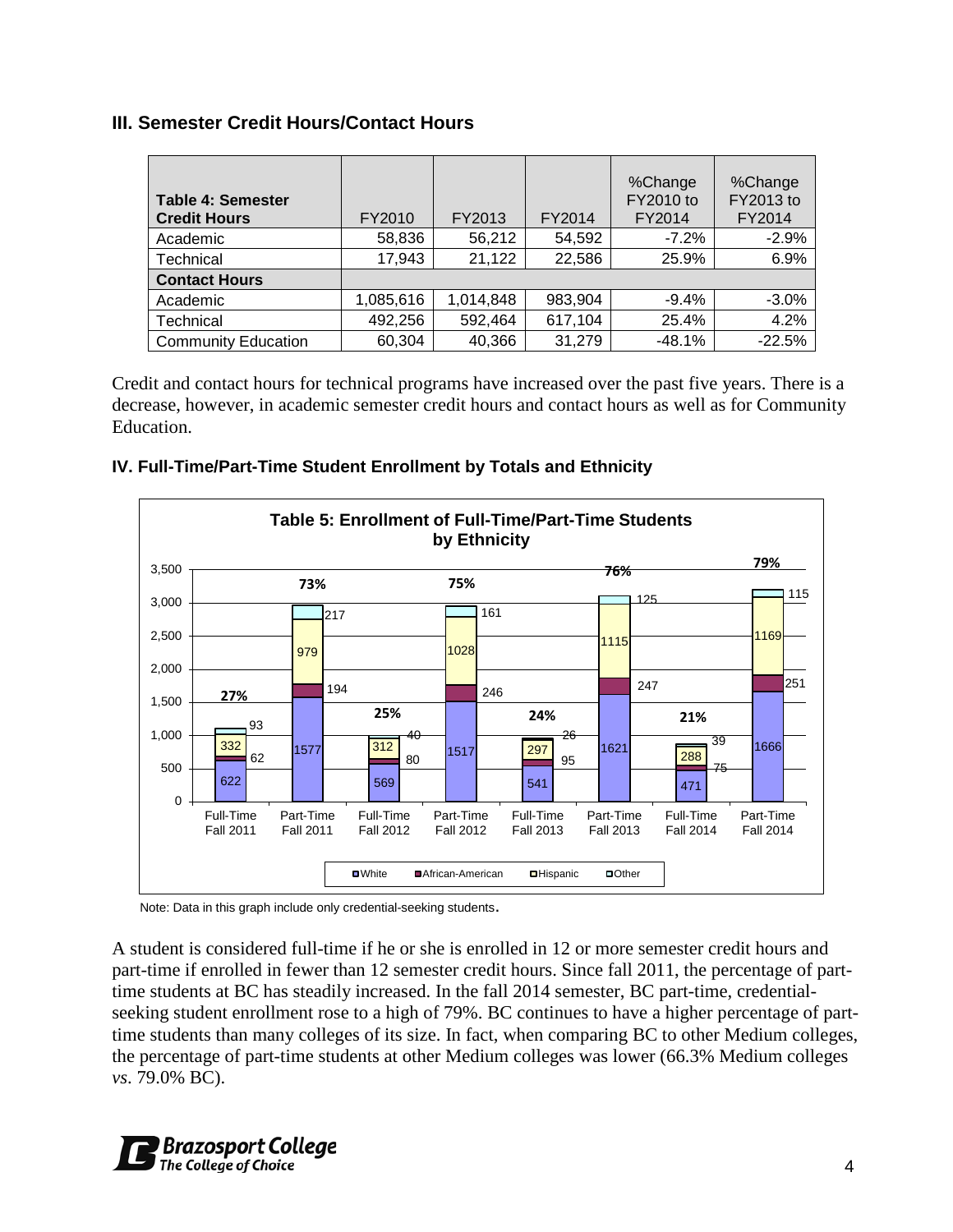

#### **V. Graduation/Persistence Rates from 2012, 2013, & 2014**



Note: FY = Fiscal Year.

Table 6 indicates the percentage of first-time, full-time, credential-seeking undergraduates by entering cohort who have graduated or are still enrolled in Texas public and private higher education institutions after six academic years, disaggregated by ethnicity. The six year graduation and persistence rate has increased within **all** ethnic categories when compared to FY2012 and FY2013. From FY2012 to FY2014, the largest increase occurred within the African-American category.



Note: Small sample sizes.

Compared to other Medium colleges in fiscal year 2014, BC's graduation and persistence rate was higher across **all** ethnic categories. In fact, graduation and persistence rates were much higher among African-American and Hispanic ethnic categories when compared to Medium colleges (White: +9.5 points, African-American: +23.5 points, and Hispanic: +16.3 points).

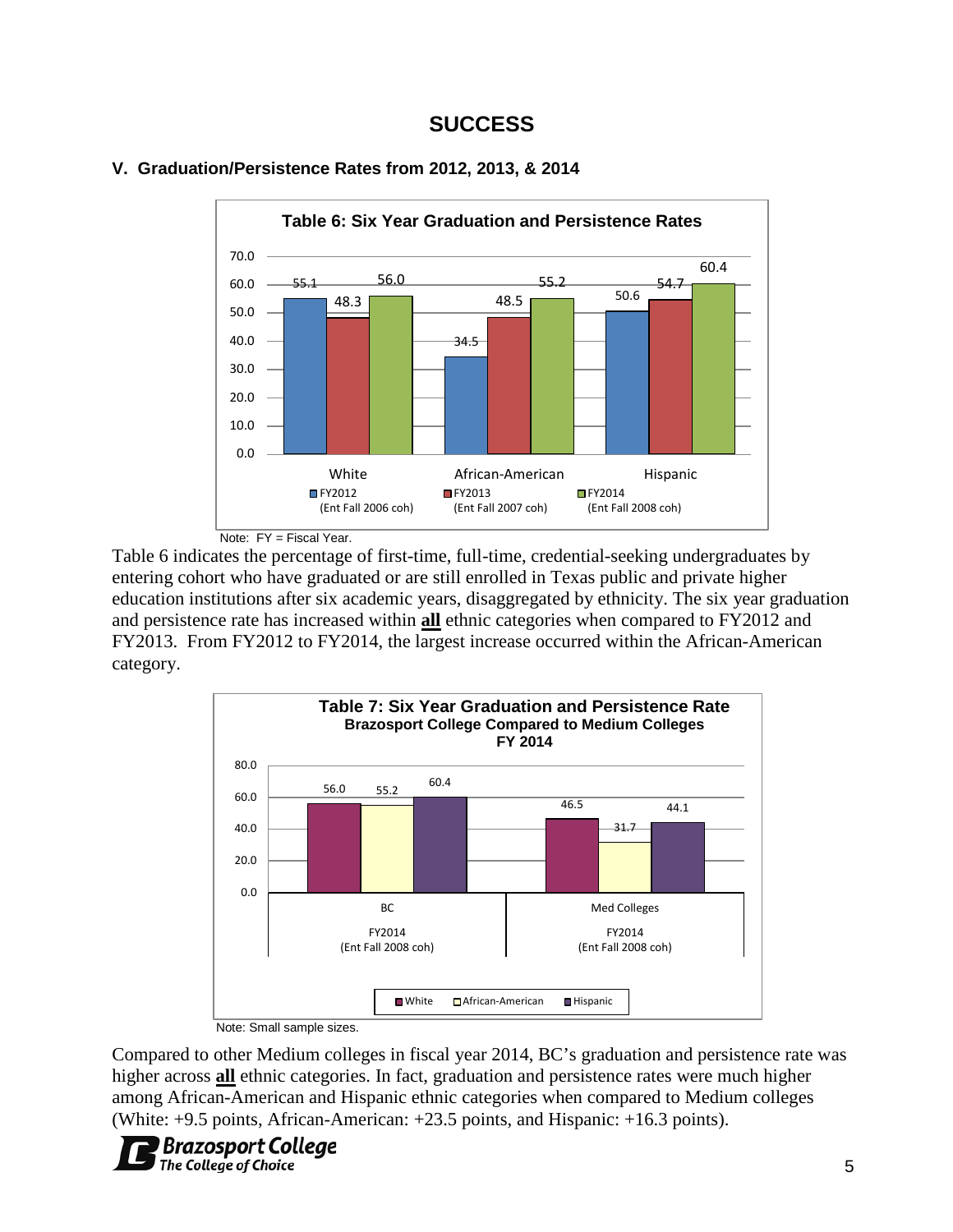#### **VI. Degrees and Certificates Awarded**



During fiscal year 2014, BC awarded the highest number of degrees and certificates over the past four years (Table 8). The number of degrees and certificates awarded increased by 30.5% from FY2011.

#### **VII. Percent of Students Who Transfer to a Senior Institution**



This measure represented in Table 9 includes the cohort of first-time students who enrolled at BC six years prior to the year reported and accumulated at least 30 credit hours at the institution

# The College of Choice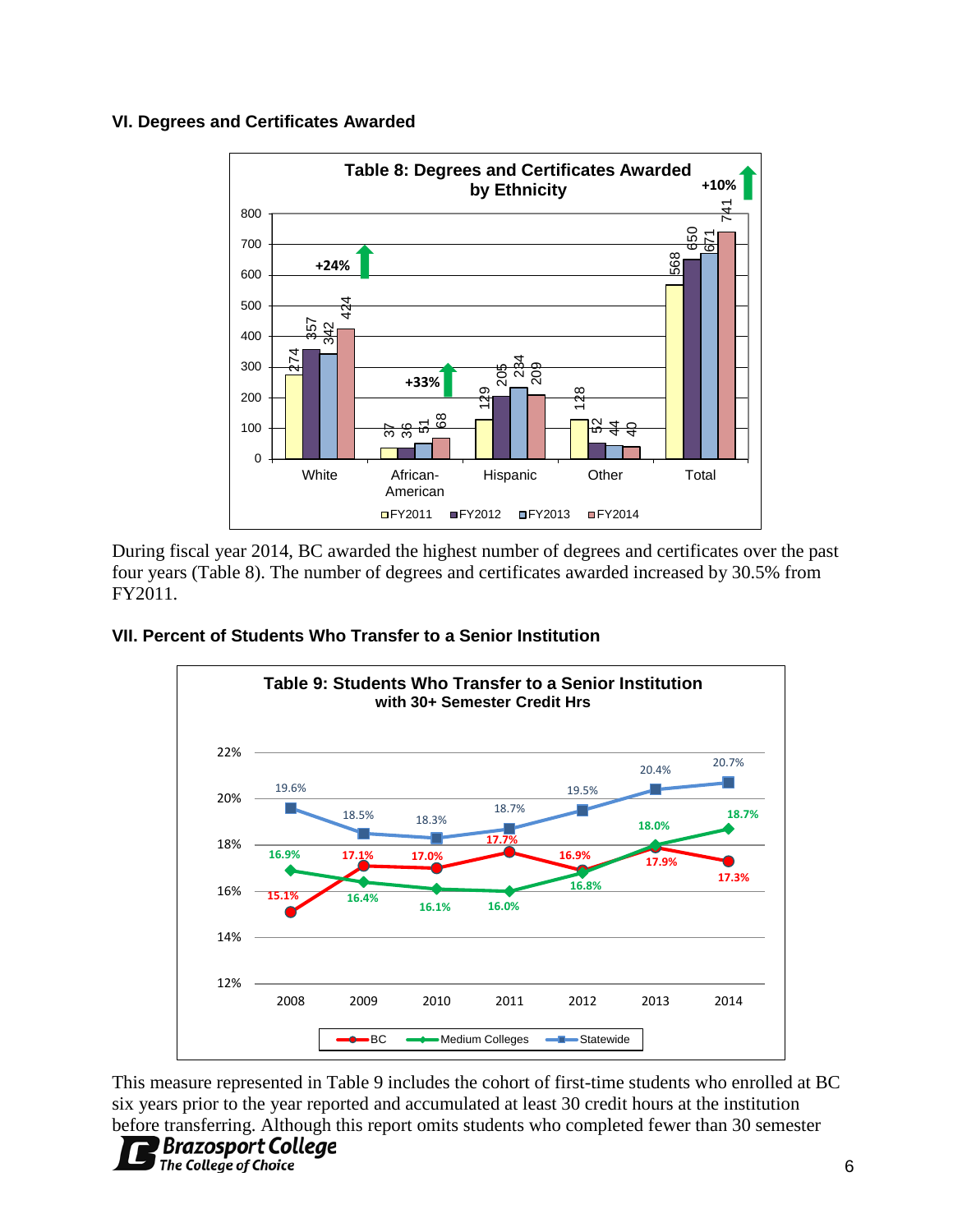credit hours before transfer, it does provide a way of comparing transfer results among similar colleges. Over time, BC's transfer rate has been comparable to the transfer rates of other Medium colleges.



# **VIII. Status after Graduation**

The above pie charts show differences in enrollment status between academic and technical students six months after graduation. The largest difference is the number of students who are "employed only" within six months of graduation. Nearly nine out of ten (86.7%) technical students are "employed only" compared to one-half (50.2%) of the academic students. Academic students, however, are more likely to continue their education within six months of graduation.

#### **Brazosport College** The College of Choice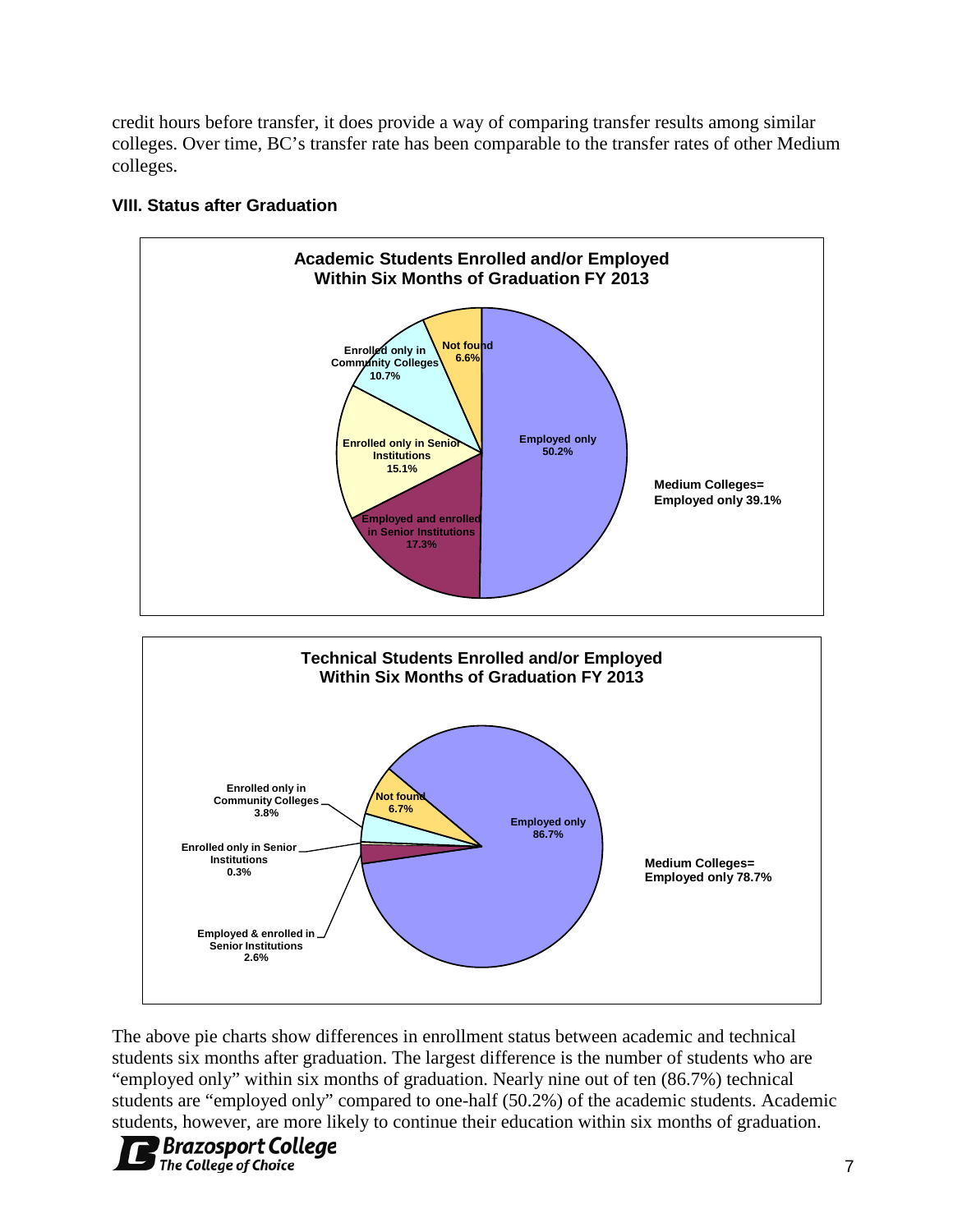One-fourth (25.8%) of academic students are "enrolled only" in senior institutions or community colleges compared to fewer than one out of twenty (4.1%) technical students.

# **EXCELLENCE**

# **IX. Licensure Rates**

| <b>Table 12: Licensure Pass Rates</b>            | 2010 | 2011 | 2012 | 2013 | 2014 |
|--------------------------------------------------|------|------|------|------|------|
| Massage Therapy                                  | 72   | 60   | 75   | 100  | 100  |
| Food Preparation Manager-Culinary Arts           | 100  | 100  | 100  | 100  | 100  |
| Law Enforcement, Peace Officer-Academy           | 100  | 100  | 100  | 100  | 100  |
| <b>Emergency Medical Technician-Basic</b>        | 82   | 56   | 65   | 60   | 47   |
| <b>Emergency Medical Technician-Intermediate</b> | 50   | 100  |      |      |      |
| Nurse-LVN                                        | 100  | 100  | 100  | 100  | 100  |
| Nurse Aide                                       | 80   | 100  | 100  | 89   | 50   |
| <b>Associate Degree Nursing</b>                  | 93   | 100  | 100  | 94   | 93   |

Note: the state of Texas and the National Emergency Medical Services (EMS) body began a process to simplify EMS licensure designations. One of the changes was to phase out the "Intermediate EMT" designation. Therefore, for 2012-2014, the "basic" and "intermediate" levels of EMT are combined.

Over the past five years, BC has made progress in improving the pass rates in several of its programs. In 2014, four of seven programs achieved 100% pass rates while the remaining programs experienced decreases in pass rates. Licensure pass rates include only results for firsttime test takers. Students have opportunities to retest on State licensure exams.

# **SUCCESS POINTS**

State funding is partially based on a student achievement points system. Success points are earned as students progress along a continuum from successful completion of college readiness courses to intermediate success measures (e.g., pass 1st college math course) to successful outcome metrics (e.g., degree awarded; transfer to university). For the FY2016 & FY2017 biennium, the student success appropriation was distributed to the fifty college districts by the following method:

- \$169.2 million was appropriated for student success points.
- 980,204 student success points were earned by the 50 public community/junior college districts.
- The appropriated amount (\$169.2 million) was divided by the total number of points (980,204) to determine the dollar amount per point (\$172.58).
- Each district was funded \$172.58 per point for the FY2016 & FY2017 biennium.

As shown in the table below, from FY2012 to FY2014 BC has increased on the following important measures: Students who complete 30 SCH (6.6%); Students who pass first college-level reading course (13.3%); Degrees, core curriculum, or certificates (unduplicated) (18.0).